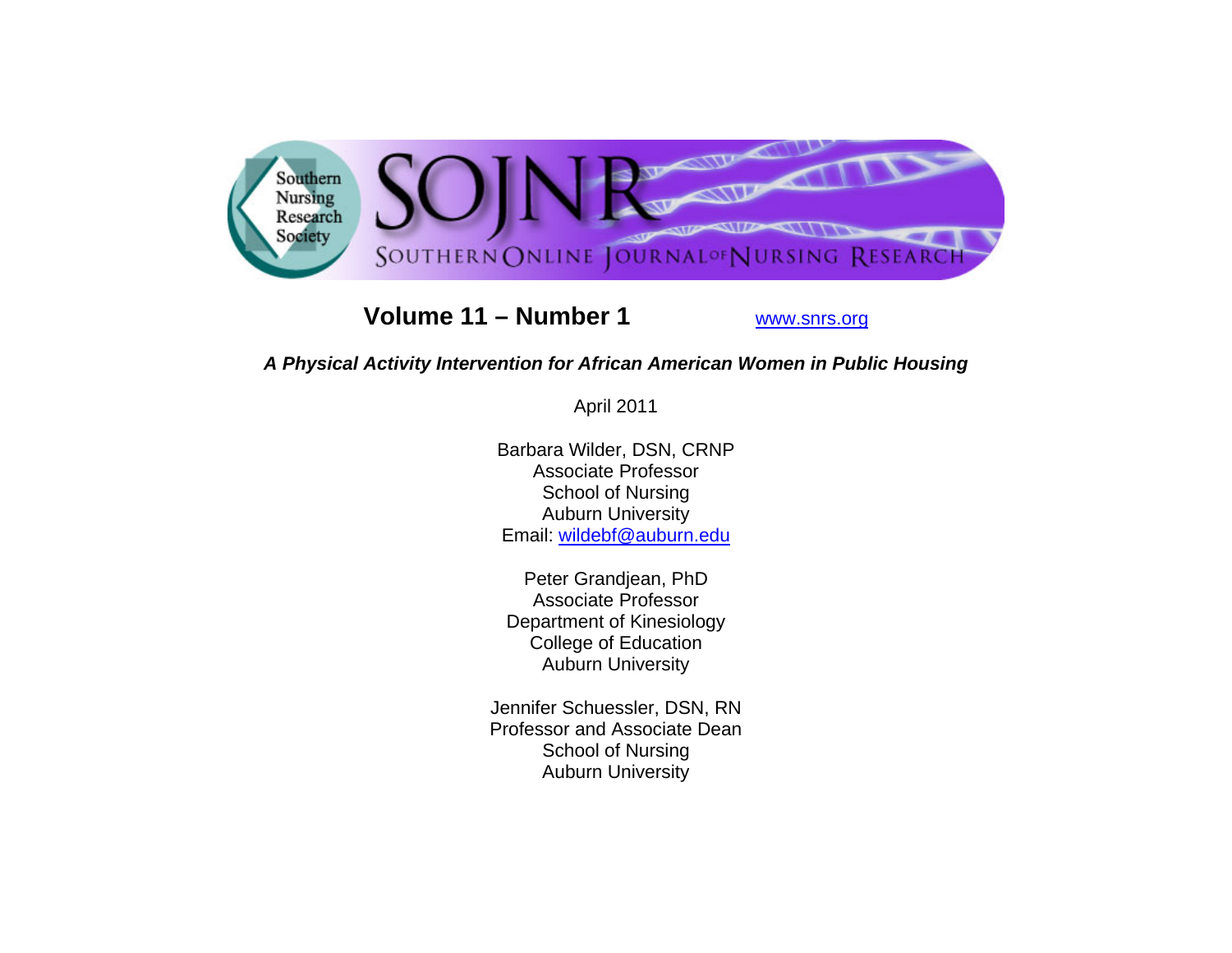## Constance Smith Hendricks, PhD, RN Professor School of Nursing Auburn University

#### **Abstract**

The age adjusted rate of cardiovascular disease (CVD) is 72% higher for African American women than for white women. Historically, minority women have had limited access to health care resources. The June 2009 report on health care disparities in women published by the Kaiser Family Foundation identified Alabama as one of the thirteen states that scored worse than average on the health status of women. Promoting activity and wellness was identified in Healthy People 2010 as key in eliminating disparities in CVD for ethnic and racial minorities. The purpose of this quasiexperimental, pre-test/post-test study was to evaluate the impact of an individualized exercise program offered through an accessible gym for underserved African American women in an Alabama housing authority. Two cohorts (n = 25) of African American women had a complete physical and fitness assessment at baseline and 6 months after participating in an exercise program. The women experienced health and fitness gains after the exercise program; notably, oxygen consumption rates and treadmill time increased significantly ( $p < .001$ ) and post exercise heart rates decreased ( $p = 0.03$ ). This project can thus serve as a model for exercise programs in housing authorities.

**Keywords:** Cardiovascular disease, health disparities, minority groups

# *A Physical Activity Intervention for African American Women in Public Housing*

# **Introduction**

Cardiovascular disease (CVD) is the number one killer in the United States (US), and African American women are particularly at risk for CVD, with an age-adjusted rate of CVD 72% higher than for white women. African American women aged 55-64 are twice as likely as white women to have a heart attack**.<sup>1</sup>** However, African American women's awareness of CVD as the leading cause of death in women is lower than white women's (31% vs. 68%).**<sup>2</sup>**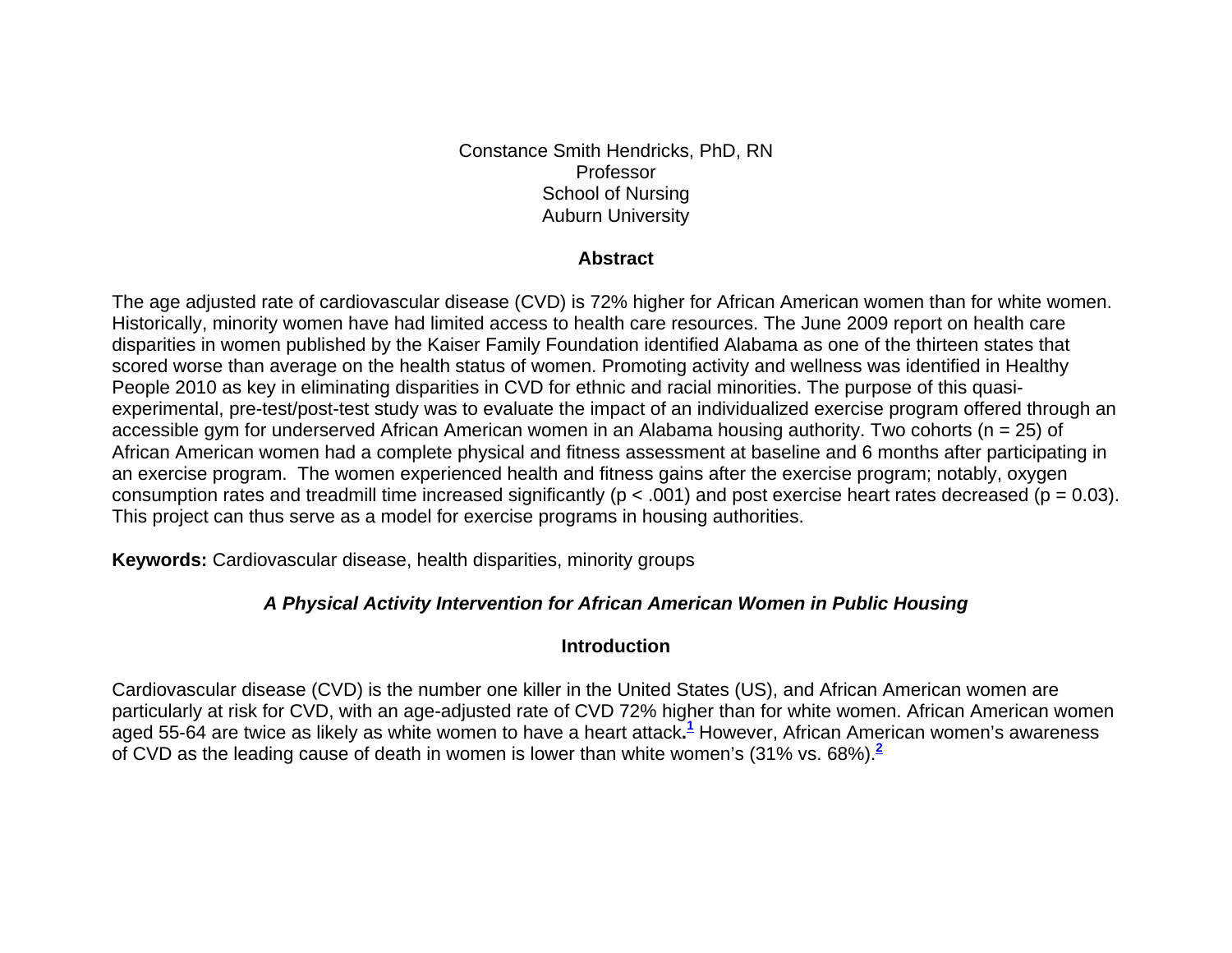African American women in rural Alabama are at greater risk of dying from CVD than white women or African American and white men.**<sup>3</sup>** Yet a recent study in a southeastern rural county in Alabama found that only 30% of women identified CVD as the leading cause of death in women.**<sup>4</sup>** The June, 2009 report on health care disparities in women published by the Kaiser Family Foundation identified in Alabama as one of the 13 states that scored worse than average on the health status of women.**<sup>5</sup>** The Kaiser Foundation also reported that 35% of African American women in Alabama lived in poverty compared to 16% of all women in the US. Historically, minority women have had limited access to health care resources, and evidence of racial and ethnic disparities in health care are found throughout the spectrum of care, i.e., health access, utilization, and health care insurance.**<sup>6</sup>** Disparity of cardiovascular health for Southern African American women is clearly a significant problem. Physical inactivity and overweight/obesity are two significant risk factors for CVD in African American women. Fifty-seven percent of these women report no leisure time activity, and 43% are either overweight or obese.**5,7**

African American women with limited economic resources have unique barriers engaging healthy lifestyles. Research suggests that at least a third of public housing residents do not participate in any physical activity in a year's time.**<sup>8</sup>** Barriers to participation in physical activity reported specifically by rural African American women include lack of time, lack of knowledge about exercise and exercise equipment, safety issues, expense and "feeling out of place" in exercise facilities outside of their neighborhoods.**9-11** African American women have reported more physical activity when they saw people in their neighborhoods exercising or knew people who exercised and when recreation facilities were available in their community.**<sup>9</sup>** Promoting activity and wellness was identified in Healthy People 2010 as key to eliminating disparities in CVD for ethnic and racial groups.**<sup>12</sup>** Important health behavior goals are to engage in 30 minutes of moderate intensity physical activity on most days of the week and maintain a body mass index (BMI) of 18.5 to 24.9 kg/m2.**<sup>13</sup>**

This study, therefore, evaluated the impact of a 6-month individualized exercise program specifically designed for underserved African American women and offered through an accessible gym in a Housing Authority Community (HAC). Specifically, the study evaluated impact on body weight and body composition (body weight, body fat and BMI); blood lipids (triglycerides, total cholesterol, LDL cholesterol and total cholesterol/HDL cholesterol ratio); and cardiovascular fitness (maximum O2 consumption, total exercise time, exercise tolerance as measured by heart rate recovery at 5 minutes).

#### **Methods**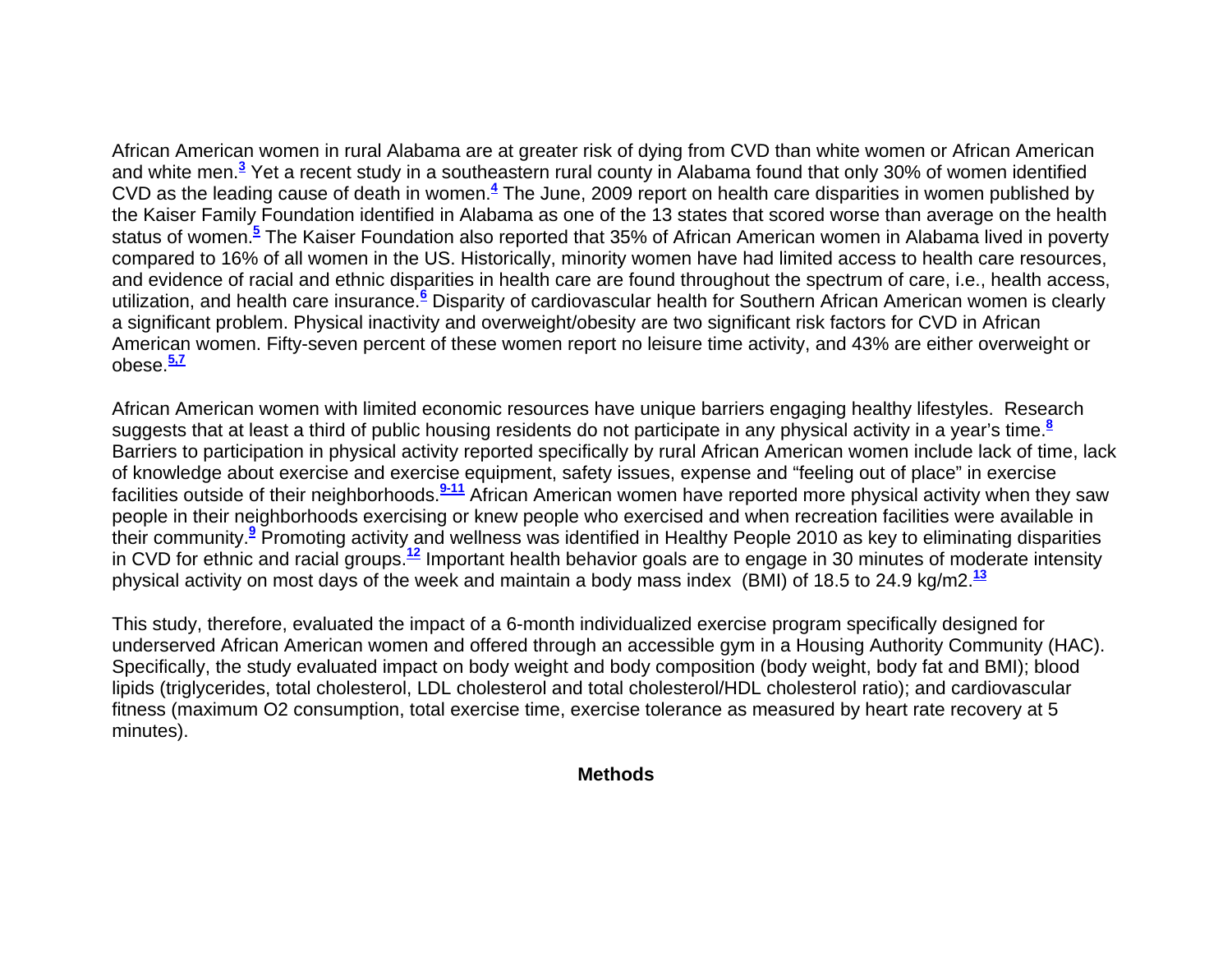## *Setting*

The Housing Authority Complex (HAC) encompasses 322 units of low income public housing in five different sites and serves over 1000 residents. The School of Nursing operates nursing care clinics with the HAC, supervised by a nurse practitioner faculty member. Residents of the HAC are 97% African American, with an average family income of \$7,082 per year, far below the national poverty threshold. Women comprise 64% of this population; 34% of households have children under 11, and 17% have children ages 11 to 18. Focus groups held with HAC women in 2007 identified an interest in physical activity, preferred types of activity, barriers to physical activity, and suggestions for planning and implementation of an exercise project within the HAC. With the support of the University Office of Outreach, the City, and the staff and administration of the HAC, a completely furnished gym was set up in a community center within the HAC and adjacent to housing authority apartments and one of the School of Nursing's Nursing Care Clinics. The exercise facility is equipped with treadmills, light free weights, elliptical machines, and a universal type weight machine. The project coordinators, a SON faculty member and an exercise physiology faculty member, oversee staffing of the gym for 20 hours a week by nursing and exercise physiology students.

#### *Participants and Design*

Participants for this quasi-experimental pre-test, post test study were recruited from two cohorts, one cohort of women who began the exercise program in 2007 and a second cohort who began in 2008. Potential volunteers were made aware of the physical activity program when they attended nursing care clinics and by posted flyers and announcements in churches throughout the city and the surrounding areas. The volunteers were interviewed individually by the project coordinators and informed of the program requirements and their rights as a participant. All volunteers were interviewed to screen them for inclusion criteria: 30 to 75 years of age; free of known cardiovascular, metabolic or pulmonary disease, or cleared by their physician to participate and having the disease under control, and free of musculoskeletal or neurological conditions that were contraindicated for exercise. All volunteers meeting these initial requirements and agreeing to participate signed an institutionally approved consent document prior to their involvement in the program. Approximately 30 women volunteered to participate in the first cohort; however, enrollment was limited to 15 women who were the first to respond to our announcements and met entry criteria. The second cohort of women was recruited primarily through word of mouth from the first cohort of participants. Again, enrollment was capped at fifteen from a potential pool of 30 due to limited funding, facility space, and equipment availability.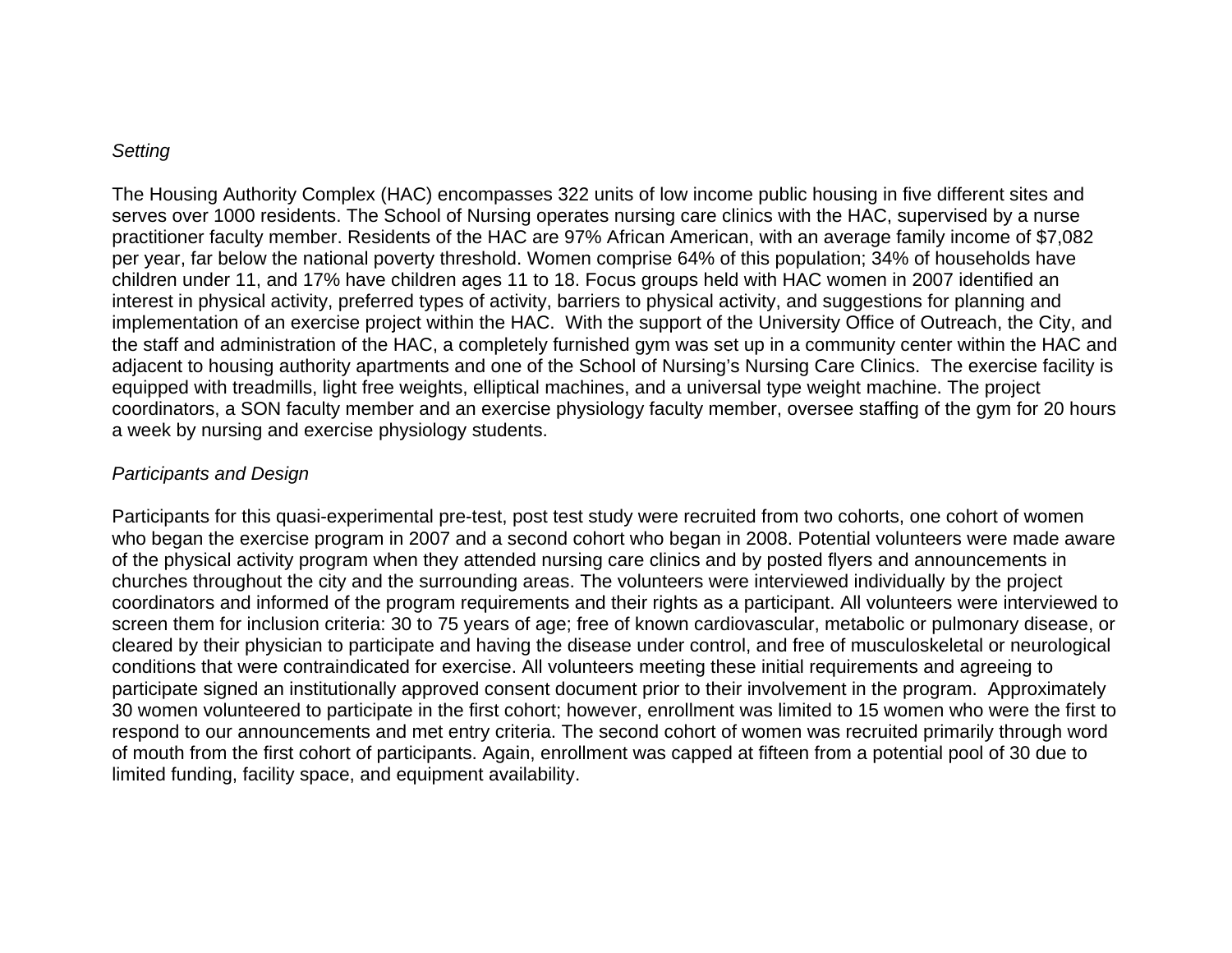#### *Measures*

*Health history and physical assessment.* All women completed a health and fitness assessment prior to initiating the exercise program and again after 6 months of participation. The fitness assessment served two primary objectives: 1) identify underlying health issues that either precluded exercise or needed further evaluation and treatment prior to beginning the exercise program, and 2) to establish a "baseline" fitness profile for developing individualized exercise prescriptions and tracking program efficacy. All assessment procedures were monitored by a physician, National Athletic Training Association-certified athletic trainers, and an American College of Sports Medicine Certified Clinical Exercise Specialists.

Participants completed a health history questionnaire that addressed previously diagnosed cardiovascular, metabolic and pulmonary disease, signs or symptoms suggestive of underlying disease, cardiovascular and metabolic disease risk factors, current medications, orthopedic issues, and any other special conditions or characteristics that can affect the safety and efficacy of exercise participation. The health history information was reviewed and clarified by a physician as part of a personal interview with each participant.

The assessment procedure included vital signs, height, weight, a physical exam by a physician, and body composition and bone density measures via Dual Energy X-Ray Absorptiometry (DXA). Pulmonary function was measured by openloop spirometry. Blood samples were collected and analyzed for blood lipids. Participants were given a maximal symptom-limited graded exercise test on a motor-driven treadmill to determine hemodynamic responses to exercise and maximal cardiovascular function (an indicator of cardiovascular fitness). Heart rate was assessed using 12-lead electrocardiography (CardioControl, Welch Allyn, Skaneateles Falls, NY), blood pressure was determined manually at the end of each stage, and respiratory gas exchange (VO2 and VCO2) was measured continuously (Cardio2 Gas Analysis System, MedGraphics, St. Paul, MN). The initial assessment was used to construct an exercise program based on the participant's current health and their specific physiological and/or musculoskeletal conditions. The entire assessment was administered at baseline and at 6 months to identify changes in parameters of health and physical fitness.

#### *Intervention*

*Exercise prescription, monitoring, and progression.* The initial exercise prescription targeted specific goals that participants listed as part of their pre-exercise health appraisal and was based on individual results from their health and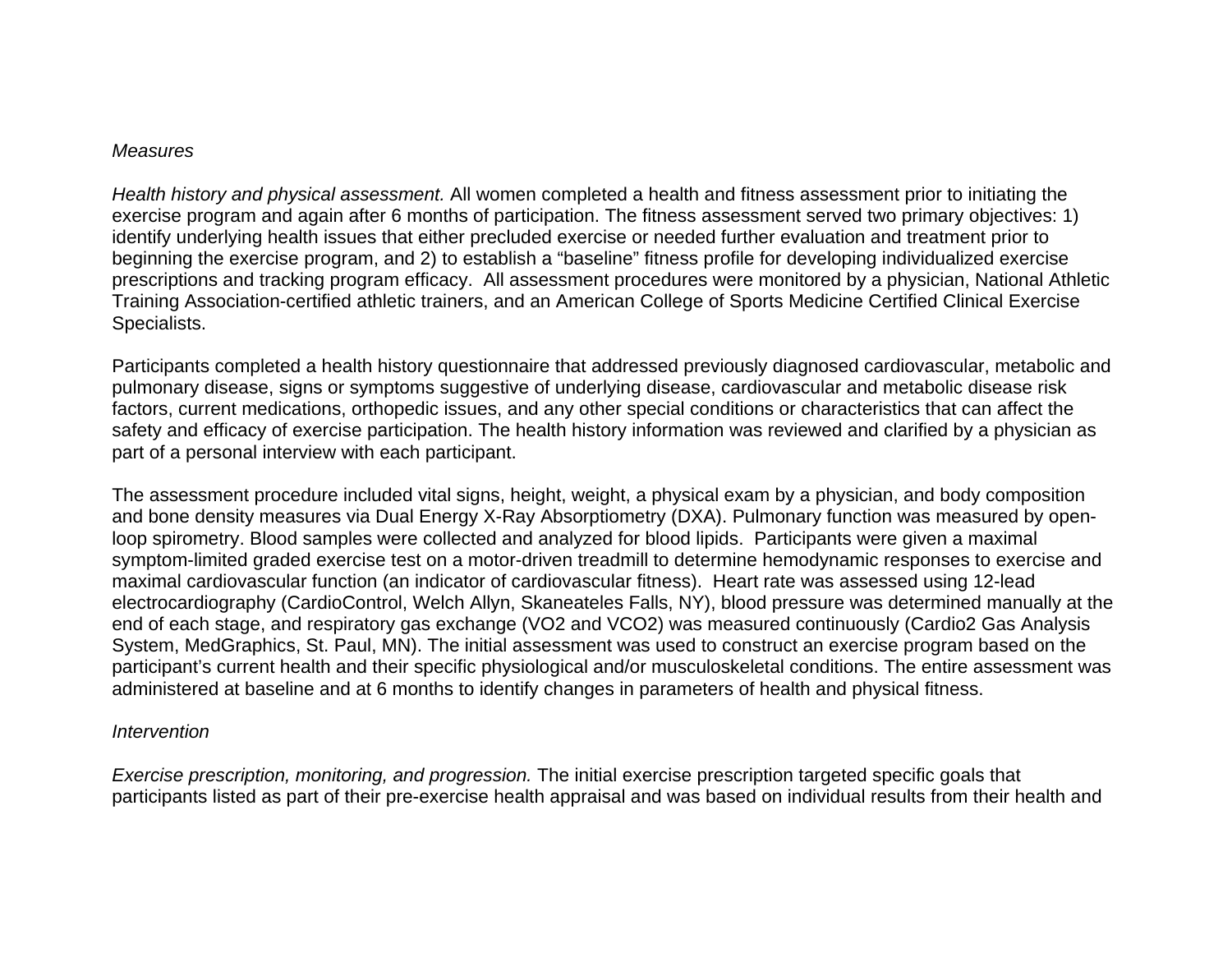fitness assessment. In general, cardiorespiratory fitness was addressed using exercises that incorporated large muscle groups and dynamic, rhythmic movements (e.g., walking, stationary and recumbent cycling, elliptical walking, stairstepping, rowing). Participants were encouraged to try a variety of different exercise modes and to perform at least 30 minutes of moderate-intensity exercise each day, either in one session or in accumulated 10-minute bouts. Exercise duration or intensity, or a combination of both was increased gradually based on participants fitness goals and comfort and published guidelines.**14-16**

Resistance exercises were prescribed for two or three sessions per week and included free weights, machines, and resistance bands. Eight to ten exercises were introduced, each addressing a different major muscle group. Participants selected a resistance sufficient to complete eight repetitions without compromising proper form. When individuals were able to complete twelve repetitions, the resistance was increased and repetitions reduced.**<sup>17</sup>** Most of the resistance training was done as a group exercise in circuit-training format. The exercise sets were increased and rest intervals between sets were reduced as participants became accustomed to the resistance routine.

## *Lifestyle Modification Teaching*

Project coordinators posted and periodically updated educational materials related to dietary and nutrient intake, rest, stress management, physical activity, and other health promotion topics. Short presentations on these topics were scheduled periodically, and brochures and handouts were also made available. In addition, student monitors developed and implemented activities designed to foster personal and social enjoyment as well as promote exercise adherence and health.**<sup>18</sup>** For example, pedometers were distributed and participants were encouraged to achieve 10,000 steps a day outside of their regular exercise routine. The monitors worked with participants to keep track of progress. Those meeting the targeted number of steps over a monthly period were given a participant designed t-shirt. Similar incentives for miles covered during physical activity routines were also included.

## **Results**

## *Participants*

A total of 30 women were enrolled in two cohorts of 15 women each during the program's first (2007) and second (2008) years of operation. One participant from the initial cohort withdrew from the study due to a family issue. Four women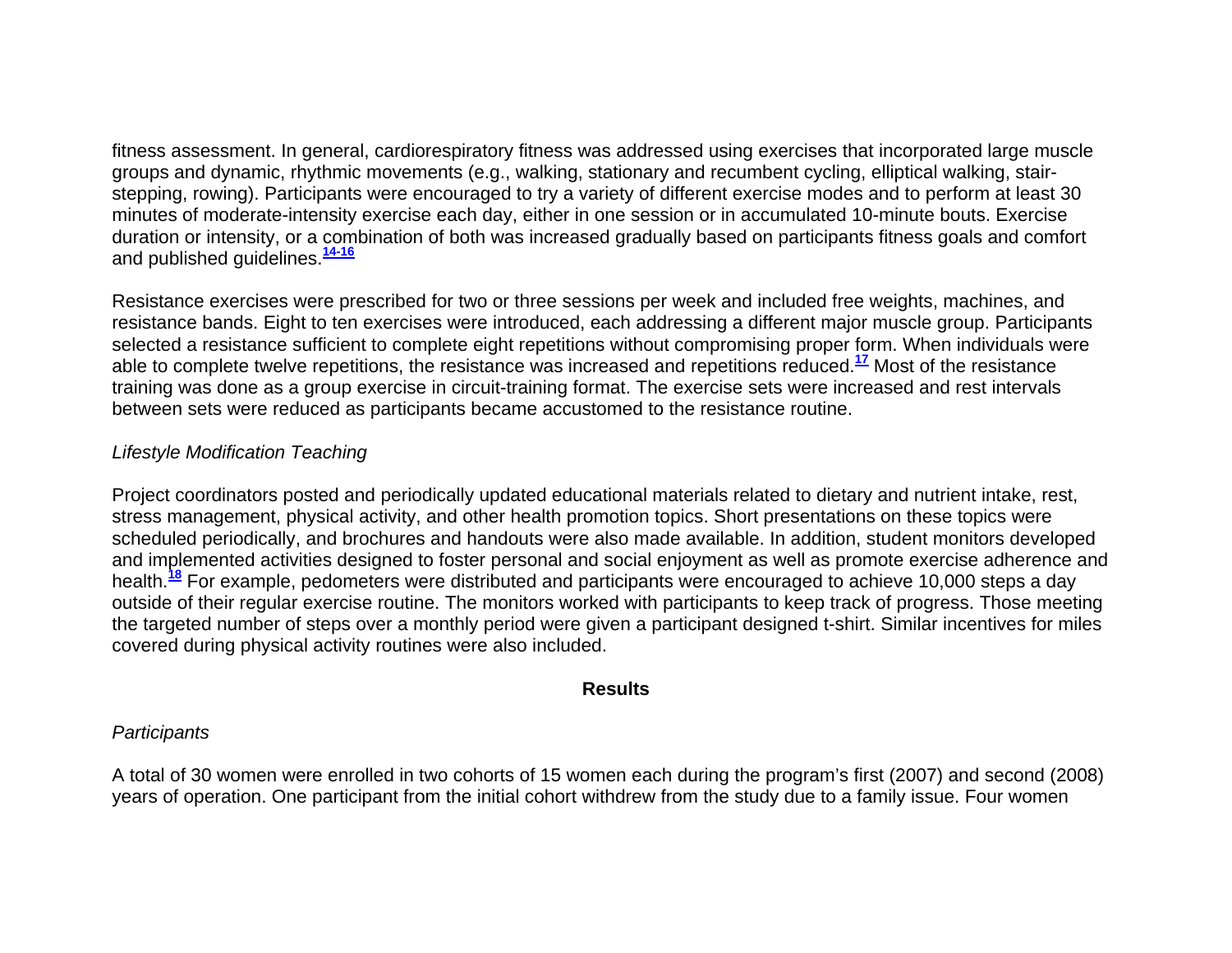withdrew from the second cohort: one moved out of the area and three withdrew because of changes in their work status that required them to work during our facility's hours of operation. Thus, a total of 25 women (59  $\pm$  11 years of age) completed the 6-month exercise and education program (14 women from the first year cohort and 11 women from the second year cohort). Table 1 summarizes the physiological characteristics of participants by cohort at entry into the program and at 6 months.

# *Body Weight, Body Fat and BMI*

Body weight and body composition did not change in the first-year cohort. Average body weight was lower in the second year cohort and also decreased by 4% over the 6 month program ( $p = .009$ ). Body fat initially did not differ between the groups. Body fat, however, decreased by 2% in the second year cohort after the 6-month program (p = .048). Similarly, while there was no difference in BMI initially between the groups, the second cohort exhibited a significant reduction in BMI after 6 months  $(p = .007)$ .

# *Blood Parameters*

Triglyceride concentrations were significantly lower in the first-year cohort at initial assessment and the group concentrations increased over the 6-month fitness program. Triglyceride concentrations decreased significantly (14.5%) in the second-year cohort ( $p = 0.018$ ). The total cholesterol-to HDL-cholesterol ratio did not differ between the cohorts. The second-year cohort exhibited a decrease (10%) in the ratio; no change in this ratio was observed in the first-year cohort (p = 0.0266). There were no differences between cohorts in HDL cholesterol and LDL cholesterol initially or after the 6 month program.

## *Cardiovascular Health and Fitness Parameters*

The second-year cohort initially exhibited greater walk duration (treadmill times; p < 0.01) and maximum 02 consumption (VO 2 peak values; p < 0.01) versus the first-year cohort. After the 6-month program, however, all participants had better oxygen consumption rates and could walk longer during the graded exercise test (p < 0.01). Cohort 1 demonstrated a 16% improvement in walk duration and Cohort 2 a 12 % improvement. Oxygen consumption was estimated from the maximal treadmill time and was improved ( $p < 0.01$ ) by 17.6% in the first cohort and 21% in the second. As part of active cool down following exercise, both groups experienced a decrease in 5-minute post-exercise heart rates (first cohort 9%,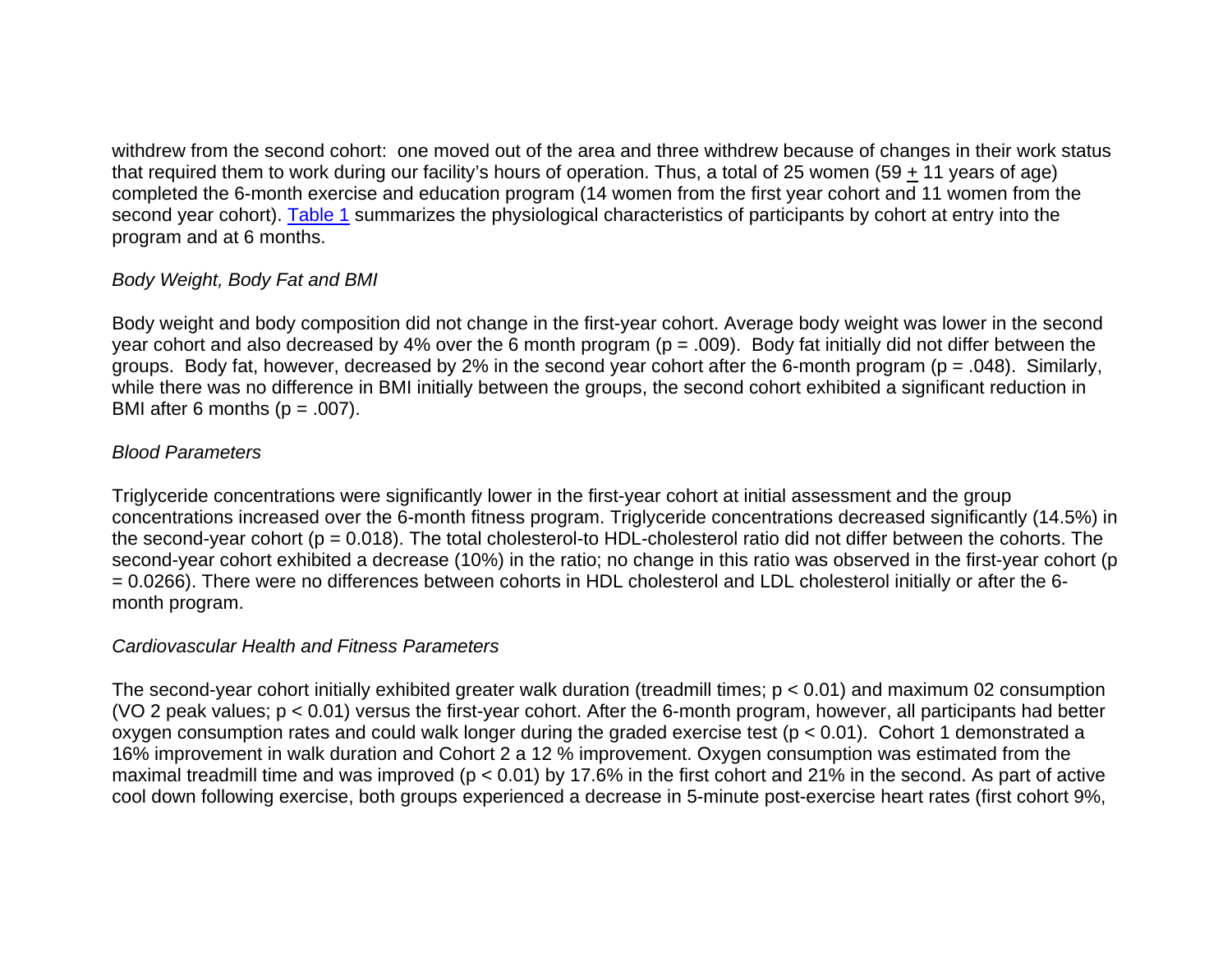second cohort 8%; p < .01)and rate pressure product (first cohort = 11%, second cohort = 12%; p < .01) after the 6-month exercise program (see Figure 1).

## *Discussion*

This study evaluated the impact of an individualized exercise program was offered through an accessible gym in a HAC for underserved African American women. All of the women experienced cardiovascular fitness gains after the exercise program, notably improvements in walk duration, oxygen consumption and post-exercise recovery.

These findings are fairly consistent with the findings of other studies.**8,9,14,15,18-20** Interestingly, Cohort 1 did not experience body composition improvements (weight loss, etc.) or improvements in blood lipids, although they did experience improvement in cardiovascular fitness parameters. Since Cohort 1 entered the program with a more adverse CVD risk profile, they may have taken longer to achieve levels that result in fitness and body composition benefits. There may also have been differences between the cohorts in motivation for seeking information and/or adhering to the dietary information made available through the program.

Overall, outcomes were more positive for Cohort 2 than Cohort 1. The second cohort's cardiovascular fitness initially was greater, as measured by walk duration and oxygen consumption and their gains after the fitness program were more significant. Likewise, improvements in BMI, body fat percentage and body weight were noted in Cohort 2 that were not noted in the first cohort. The second year cohort also achieved significantly lower triglycerides and a decrease in the total cholesterol to HDL cholesterol ratio that was not observed in Cohort 1. Although there were differences in benefits achieved between the two cohorts in this small study, both groups did improve in cardiovascular fitness. This finding is encouraging and suggests that a community based exercise program to engage underserved African American women in regular physical activity can be effective.

# **Limitations and Recommendations for Further Research**

This was a quasi-experimental study with a small, non-probability sample. A larger sample in a randomized controlled trial is needed to fully test the intervention. The second cohort in this study began with a significantly lower body weight and on average they were 3 years younger. These initial differences in the two groups may have explained in part the second cohort's more positive outcomes.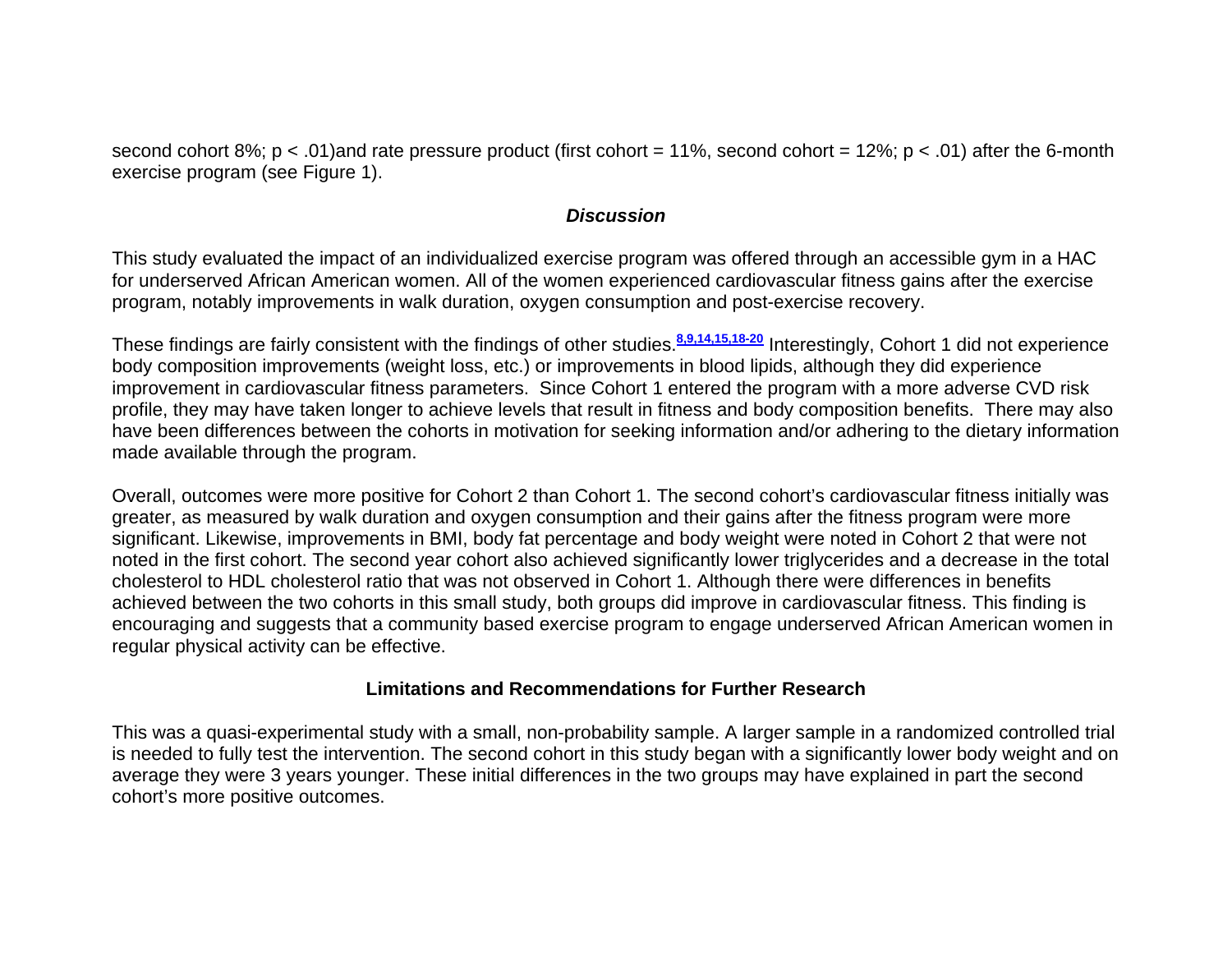While the exercise intervention was tailored to participants, certain aspects of the exercise may have varied based on the student staffing the gym. The risk factor modification program was not standardized, and the lifestyle modification program consisted primarily of handouts for participants to take as they desired and for participants to read at their convenience. Occasional lectures on health promotion topics such as heart healthy diet, smoking cessation techniques, and stress reduction were given by nursing students. The impact of the health promotion teaching on the results is unknown and should be more carefully examined in the future. Furthermore, more detailed attendance records all needed both educational and exercise sessions.

# **Summary and Future Directions**

This project can serve as a model for other housing authority leaders who want to promote health and fitness in their community. The idea of any healthy lifestyle choice is that individuals will come to see the value of the choice and continue the lifestyle. We have seen this change take place in the women who participated in this exercise project.

## **References**

- 1. American Heart Association (AHA). (2008). *Heart disease and stroke statistics 2009 Update.* Dallas, TX: AHA.
- 2. Christian, A. H., Rosamond, W., White, A.R., & Mosca, L. (2007). Nine year trends and racial and ethnic disparities in women's awareness of heart disease and stroke: An American Heart Association national study. *Journal of Women's Health*, *16*(1), 68-81.
- 3. *Alabama Center for Health Statistics*. (2008). Retrieved March 16, 2009, 2007 from http://www.adph.org/healthstats.
- 4. Hamner, J. B., & Wilder, B.F. (2010). Prediction and perception of cardiovascular disease of Alabama women in a rural county*. Applied Nursing Research*, *20*(2), 80-85.
- 5. James, C., Salganicoff, A., Thomas, M., Ranju, U., Lillie-Blanton, M., & Wyn, R. (2009). Putting women's health care disparities on the map: Examining racial and ethnic disparities at the state level*. Report for the Henry J. Kaiser Family Foundation* (June, 2009).
- 6. Agency for Healthcare Research and Quality (AHRQ). (2006). *National healthcare disparities report.* (HHS Report No. 07-0012). Rockville, MD: AHRQ.
- 7. National Center for Health Statistics (NCHS). (2000). National Health Interview Survey (1998). Hyattsville, MD: NCHS.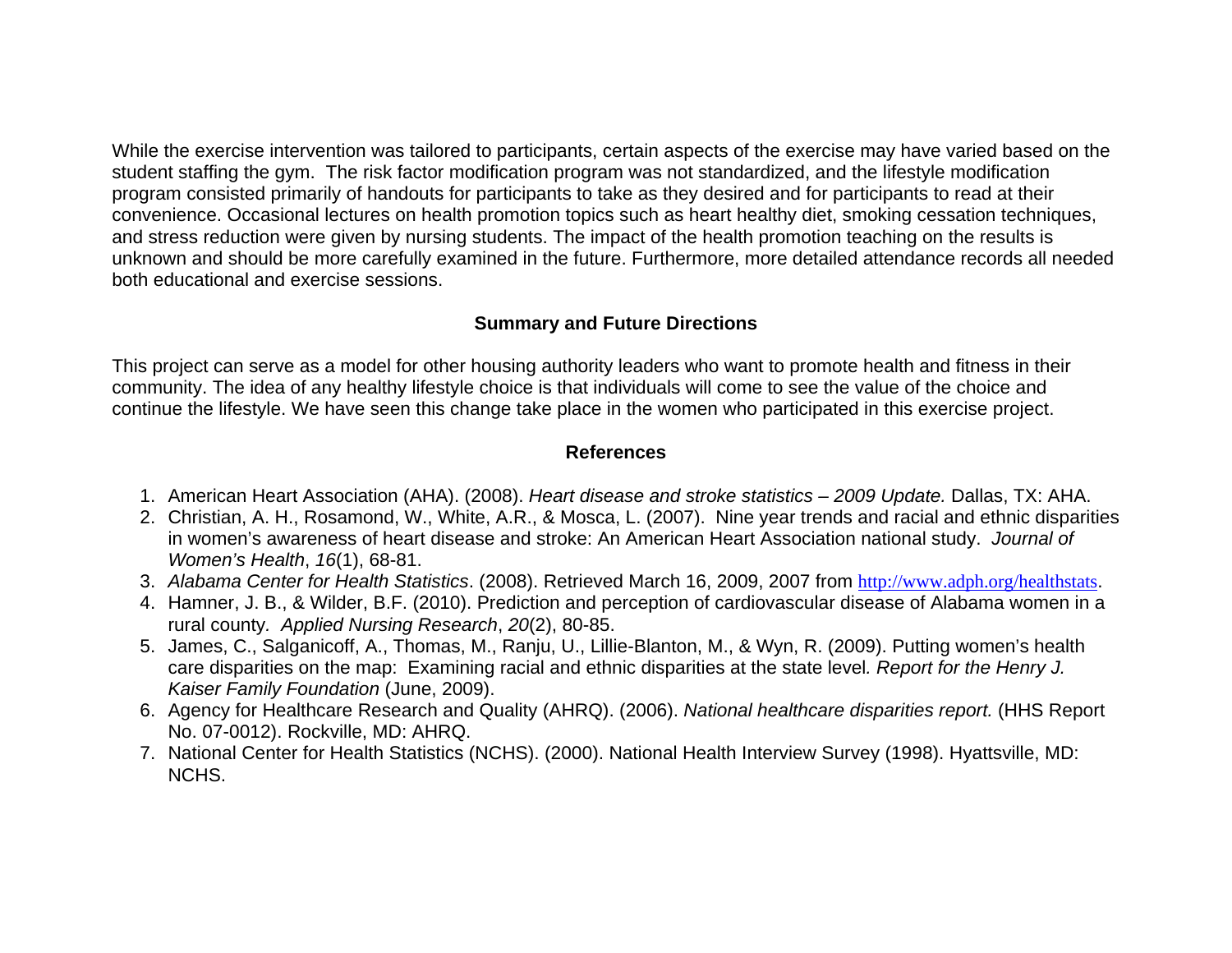- 8. Lewis, C. E., Raczyhnski, J., Heath, G. W., Levinson, R., & Cutter, G. R. (1993). Physical activity in public housing residents in Birmingham, Alabama*. American Journal of Public Health*, *83*(7), 1016-1020.
- 9. Sanderson, B. K., Foushee, R. Bittner, V., Cornell, C. E., Stalker, V., Shelton, S., & Pulley, L.V. (2003). Personal, social, and physical correlates of physical activity in rural African American women in Alabama. *American Journal of Preventive Medicine*, *23*(3si), 30-37.
- 10. Walcott-McQuitt, J.A., Sullivan, J., Dan, A.J., & Logan, B. Psychosocial factors influencing weight control behavior in African American women. *Western Journal Nursing Research*. *17*, 502-520.
- 11. Manson, J.E., Kotchen, J.M., & Allen, C. (2001). Ethnic, socioeconomic, and lifestyle correlates of obesity in U.S. women: The women's health initiative*. Clinical Journal of Women's Health, 1*,225-234.
- 12. Walcott-McQuigg, J. A., Zerwic, J. J., Dan, A., & Kelley, M. A. (2001). An ecological approach to physical activity in African American women. *Medscape General Medicine*, *3*(4), 1-14.
- 13. Pearson, T.A., Blair, S.R., Daniels, S.R., Eckel, R.H., Fair, J.M., & Fortmann, B.A. (2002). AHA guidelines for primary prevention of cardiovascular disease and stroke Update: Consensus panel guide to comprehensive risk reduction for adult patients without coronary or other atherosclerotic vascular disease. *Circulation*, *106*, 388-391.
- 14. Haskell, W.L., Lee, I., Pate, R., Powell, K., Blair, S., Franklin, B., Macera, C., Heath, G., Thompson, P., & Bauman, A. (2007). Physical activity and public health: Updated recommendation for adults from the American College of Sports Medicine and the American Heart Association. *Medicine and Science in Sports and Exercise*, *39*(8), 1423- 1434.
- 15. Chodzko-Zajko, W., Proctor, D., Singh, M., Minson, C., Nigg, C., Salem, G., & Skinner, J. (2009). Exercise and physical activity for older adults. *Medicine and Science in Sports and Exercise*, *41*(7), 1510-1530.
- 16. Donnelly, J., Blair, S., Jakicic, J., Manore, M., Rankin, J., & Smith, B. (2009). Appropriate physical activity Interventions strategies for weight loss and prevention of weight regain for adults. *Medicine and Science in Sports and Exercise. 41*(2), 459-471.
- 17. Ratamess, N., Alvar, B., Evotoch, T., Housh, T., Kibler, W., Kraemer, W., & Triplett, T. (2009). Progression models in resistance training for health adult. *Medicine and Science in Sports and Exercise*, *41*(3), 687-708.
- 18. Bravata, D., Smith-Spangler, C., Sundarum, V., Gienger, A., Lin, N., Lewis, R., Stave, C., Olkin, L., & Sirard, J. (2010). Using pedometers to increase physical activity and improve health: A systematic review. *JAMA*, *298*(18), 2296-2304.
- 19. Crespo, C.J. (2000). Encouraging physical activity in minorities: Eliminating disparities by 2010*. The Physician and Sports Medicine*, *28*, 36-46.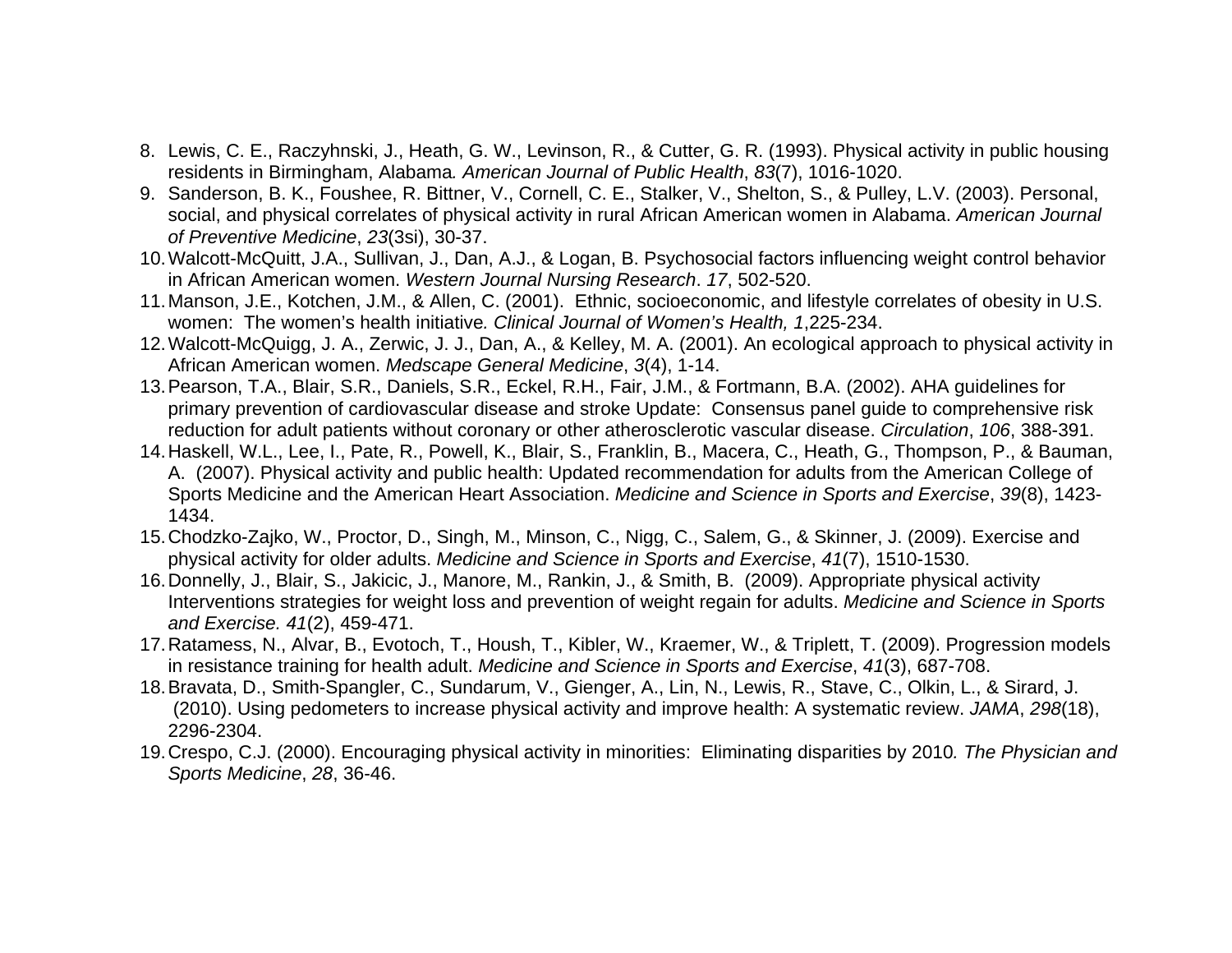20. Crespo, C.J., Smith, E., Anderson, R.E., Pokras, O.C., & Ainsworth, B.E. (2000). Race/ethnicity, social class, and their relation to physical inactivity during leisure time: Results from the Third National Health and Nutrition Examination Survey, 1988-1994. *American Journal of Preventative Medicine*, *18*, 46-55.

**Figure 1. Cardiovascular Fitness Parameter Changes**